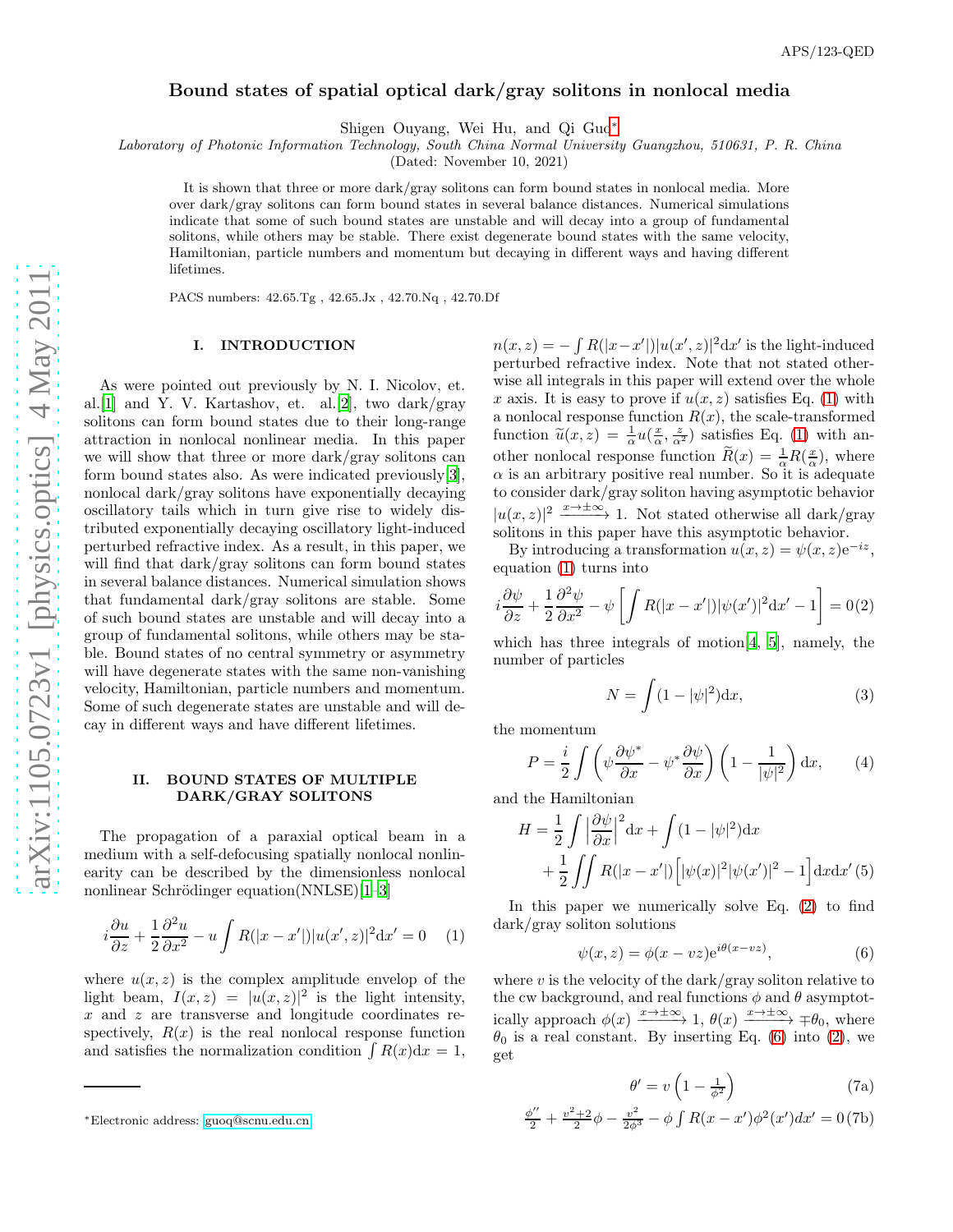

<span id="page-1-0"></span>FIG. 1:  $(1a),(2a),(3a),(4a)$  are the intensity profiles of  $\psi_0, \psi_1, \psi_{1,1}, \psi_{1,1,1}$  respectively. (1b),(2b),(3b),(4b) are their counterpart evolutions. Here  $w = 5, v = 0$ .

As an example, we consider this following nonlocal case in which the light-induced perturbed refractive index is governed by

$$
n - w^2 \frac{\partial^2 n}{\partial x^2} = -|u|^2,\tag{8}
$$

which results in  $n(x, z) = -\int R(|x - x'|)|u(x', z)|^2 dx'$ , where  $R(|x|) = \frac{1}{2w} \exp \left(-\frac{|x|}{w}\right)$ w ) and  $w$  is the characteristic nonlocal response length of the media. Numerically solving Eqs. [\(7\)](#page-0-4), we can find the dark and gray soliton solutions. The intensity profiles of dark solitons  $\psi_0$  and  $\psi_1, \psi_{1,1}, \psi_{1,1,1}$  and their counterpart evolutions are shown in Fig. [\(1\)](#page-1-0) when  $w = 5, v = 0$ . (Similarly, bound states  $\psi_1, \psi_{1,1}, \psi_{1,1,1}$  can form on the interface of two meida[\[9\]](#page-4-5)). No observable changes in the intensity profile of the fundamental soliton  $\psi_0$  can be found during its propagation . Numerical simulation (not shown here) indicate that an initially broadened beam  $\psi(x,0) = \psi_0(\frac{x}{1.5},0)$  will converge into  $\psi_0$  quickly during its propagation. So the fundamental soliton  $\psi_0$  is stable. However, from Fig. [\(1\)](#page-1-0), with no initial perturbation bound states  $\psi_1, \psi_{1,1}, \psi_{1,1,1}$  are all unstable and will decay into a group of fundamental solitons. Numerical simulations (not shown here) also indicate that initially broadened bound states, instead of converging into bound solitary states, will ultimately decay into a group of fundamental solitons.

As has been shown previously [\[3\]](#page-4-2), when  $w > 1/2$  the



<span id="page-1-1"></span>FIG. 2: Functional dependence of momentum P, Hamiltonian H and the number of particles N on the velocity v of  $\psi_0$  (solid line) and  $\psi_1$  (dashing line) when  $w = 5$ .



<span id="page-1-2"></span>FIG. 3: It needs a longer and longer propagation distance for the decaying of bound states  $\psi_1$  as the characteristic nonlocal response length decreases from (a)  $w = 4$  to (b)  $w = 2$ , to (c)  $w = 1.5$ , and to (d)  $w = 1.2$ .

maximal velocity of gray soliton is  $v_{\text{max}} = \sqrt{\frac{4w-1}{4w^2}}$ . So when  $w = 5$ , we have  $v_{\text{max}} = 0.436$ . As shown in Fig. [\(4\)](#page-2-0)(1b), when  $w = 5$  the bound state  $\psi_1$  with an initial velocity  $v = 0.4$  is unstable. Numerical simulations (not shown here) also indicate that  $\psi_1$  with other velocities  $v = 0.1, 0.2, 0.3$  are all unstable. So we strongly guest bound state  $\psi_1$  with any velocity are unstable when  $w = 5$ . Similarly, bound state  $\psi_{1,1}, \psi_{1,1,1}$  with any velocity are all unstable when  $w = 5$ . When  $w = 5$ , the functional dependence of momentum  $P$ , Hamiltonian  $H$ and particle numbers N on the velocity v of  $\psi_0$  and  $\psi_1$ are shown in Fig. [\(2\)](#page-1-1), from which, both for  $\psi_0$  and  $\psi_1$ , we get  $dP/dv < 0$  for all velocity.  $\psi_0$  is stable but  $\psi_1$  is not. So the criterion of dark soliton instability  $dP/dv > 0[6-8]$  $dP/dv > 0[6-8]$  $dP/dv > 0[6-8]$ may be a sufficient but not necessary condition. Namely we cannot tell a dark/gray soliton whether stable or not if  $dP/dv < 0$ .

As is shown in Fig. [\(3\)](#page-1-2), it needs a longer and longer propagation distance for bound states  $\psi_1$  with  $v = 0$ to decay into fundamental solitons as the characteristic nonlocal response length w decreases from  $w = 4$  to  $w =$ 2, and to  $w = 1.5$ , and to  $w = 1.2$ . So it is possible that bound states  $\psi_1$  could be stable for a small enough value of w. But limited by the nature of the numerical simulations method used by this paper we cannot present an exact proof for the stability of such bound state. So it is still an open question of the stability of bound states of dark/gray solitons for small value of  $w$ .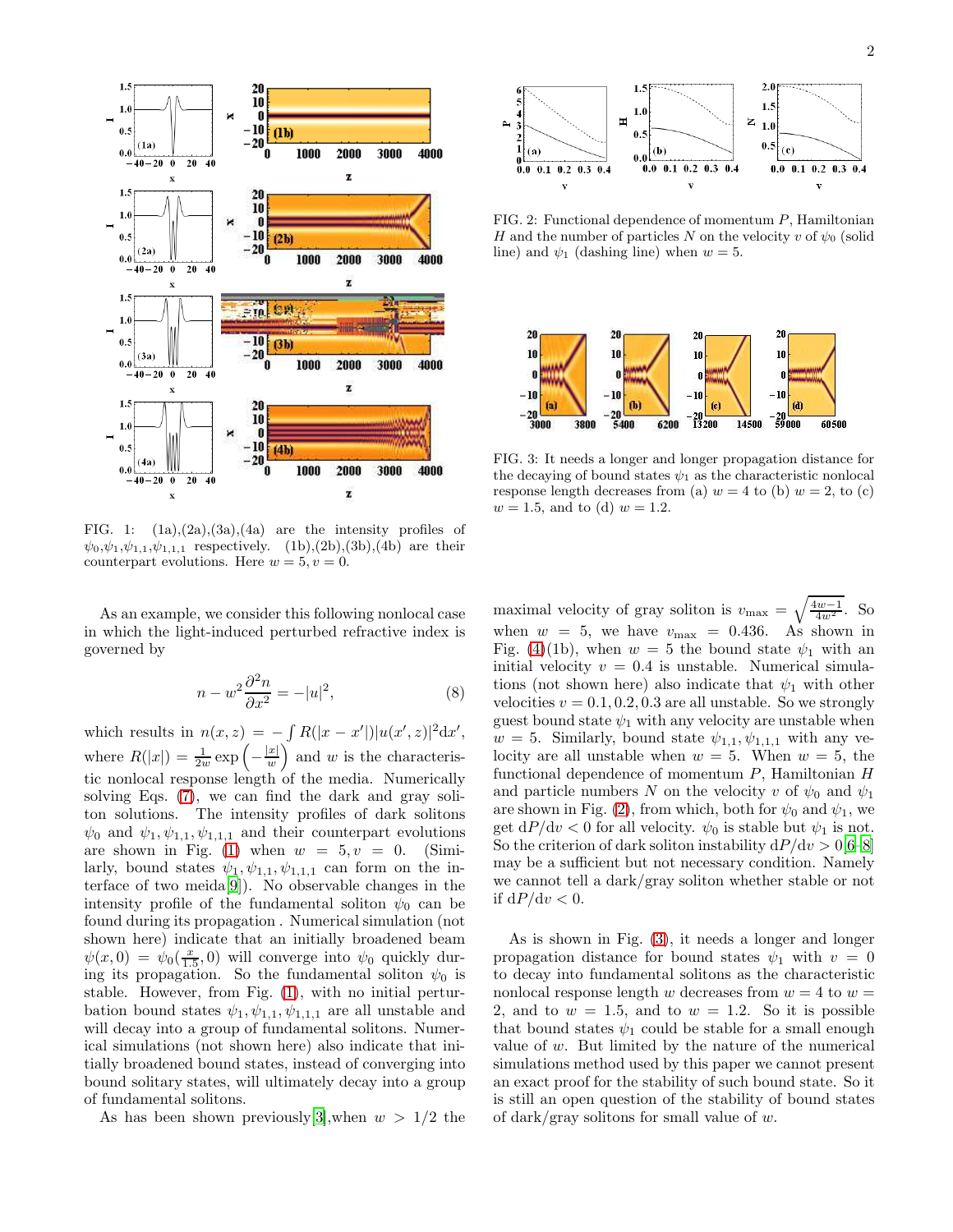3



<span id="page-2-0"></span>FIG. 4:  $(1a),(2a),(3a),(4a),(5a),(6a),(7a),(8a)$  are the intensity profiles of  $\psi_1, \psi_2, \psi_3, \psi_4, \psi_5, \psi_6, \psi_7, \psi_8$  respectively.  $(2b),(3b),(4b),(5b),(6b),(7b),(8b)$  are their counterpart evolutions figured in frames moving with velocity  $v = 0.4$  and (1b) figured in a frame moving with  $v = 0.38$ . Here  $w = 5$ and velocities of bound states are all  $v = 0.4$ .

## III. BALANCE DISTANCES BETWEEN DARK/GRAY SOLTIONS

As was indicated previously[\[3\]](#page-4-2), due to the nonlocal nonlinear response of the media the dark/gray solitons have exponentially decaying oscillatory tails when  $|v| \le$  $\sqrt{\frac{4w-1}{4w^2}}$  for  $w > \frac{1}{4}$ . Let  $\phi(x) = 1 - \chi(x)$ , then when  $|x| \to \infty$ , we have [\[3\]](#page-4-2)

$$
\chi(x) \approx c_1 \exp(-\lambda_1|x|) \cos(\lambda_2|x| + c_2)
$$
 (9)

where  $c_1$  and  $c_2$  are two constants, and

<span id="page-2-1"></span>
$$
\lambda_1 = \sqrt{\frac{1 - 4w^2v^2 + 4w\sqrt{1 - v^2}}{4w^2}},\tag{10}
$$

$$
\lambda_2 = \sqrt{\frac{-1 + 4w^2v^2 + 4w\sqrt{1 - v^2}}{4w^2}},\qquad(11)
$$

and  $2\pi/\lambda_2$  is the oscillatory spatial period. As shown in Fig. [\(5\)](#page-3-0)(a), when  $w = 5, v = 0.4$ , the fundamental soliton  $\chi_0$  has a serial of maximums and minimums interdigitally located at  $x_0 = 0, x_1 = 4.57, x_2 =$  $10.29, x_3 = 15.61, x_4 = 21.10, x_5 = 26.52, x_6 =$  $31.97, x_7 = 37.41, x_8 = 42.85$ . Such exponentially decaying oscillatory tails in turn give rise to an exponentially decaying oscillatory light-induced perturbed refractive index, and dark/gray solitons can form bound states in not only one but several balance distances. For example, as shown in Fig. [\(4\)](#page-2-0), when  $w = 5, v =$ 0.4, the balance distances (the distance between two deepest dips) of bound states  $\psi_1, \psi_2, \psi_3, \psi_4, \psi_5, \psi_6, \psi_7, \psi_8$ are  $d_i = 4.88, 10.48, 15.97, 21.33, 26.82, 32.24, 37.69, 43.13,$ where index  $i$  runs from 1 to 8. Obviously we have  $d_i \approx x_i$ . Let  $\Delta d_i \equiv d_{i+1} - d_i$ , we have  $\Delta d_i =$ 5.6,5.49,5.36,5.49,5.42,5.45,5.44. On the other hand, from Eq. [\(11\)](#page-2-1), the half of the oscillatory spatial period  $\pi/\lambda_2 = 5.44$  very closes to  $\Delta d_i$ . Other cases with different w and v also show the same relation between  $\pi/\lambda_2$ and  $\Delta d_i$ . To study the interaction of two fundamental solitons  $\psi_0$  separated by a distance d, we introduce a coupled state  $\psi_d(x) = \phi_d(x) \exp[i\theta_d(x)]$ , where

$$
\phi_d(x) = 1 - \chi_0 \left( x - \frac{d}{2} \right) - \chi_0 \left( x + \frac{d}{2} \right), \quad (12a)
$$

$$
\theta_d' = v \left( 1 - \frac{1}{\phi_d^2} \right), \tag{12b}
$$

and the index d of  $\psi_d$  denotes the distance. Obviously, when  $d \to \infty$ , there will be no overlap between  $\chi_0(x-\frac{d}{2})$  and  $\chi_0(x+\frac{d}{2})$ , and  $\psi_d$  will decouple into two well separated fundamental solitons  $\psi_0$ . We note, when  $d = x_1, x_3, x_5, \cdots$ , the maximums of  $\chi_0(x - \frac{d}{2})$  will overlap with the minimums of  $\chi_0(x+\frac{d}{2})$ , and as Fig. [\(5\)](#page-3-0)(b) shows, the Hamiltonian of  $\psi_d$  takes the minimums, while when  $d = x_2, x_4, x_6, \dots$ , the maximums of  $\chi_0(x - \frac{d}{2})$  will overlap with the maximums of  $\chi_0(x+\frac{d}{2})$ , and the Hamiltonian of  $\psi_d$  takes the maximums. On the other hand, as indicated by Fig.  $(5)(c)$ ,  $(d)$ , the difference between  $\psi_3$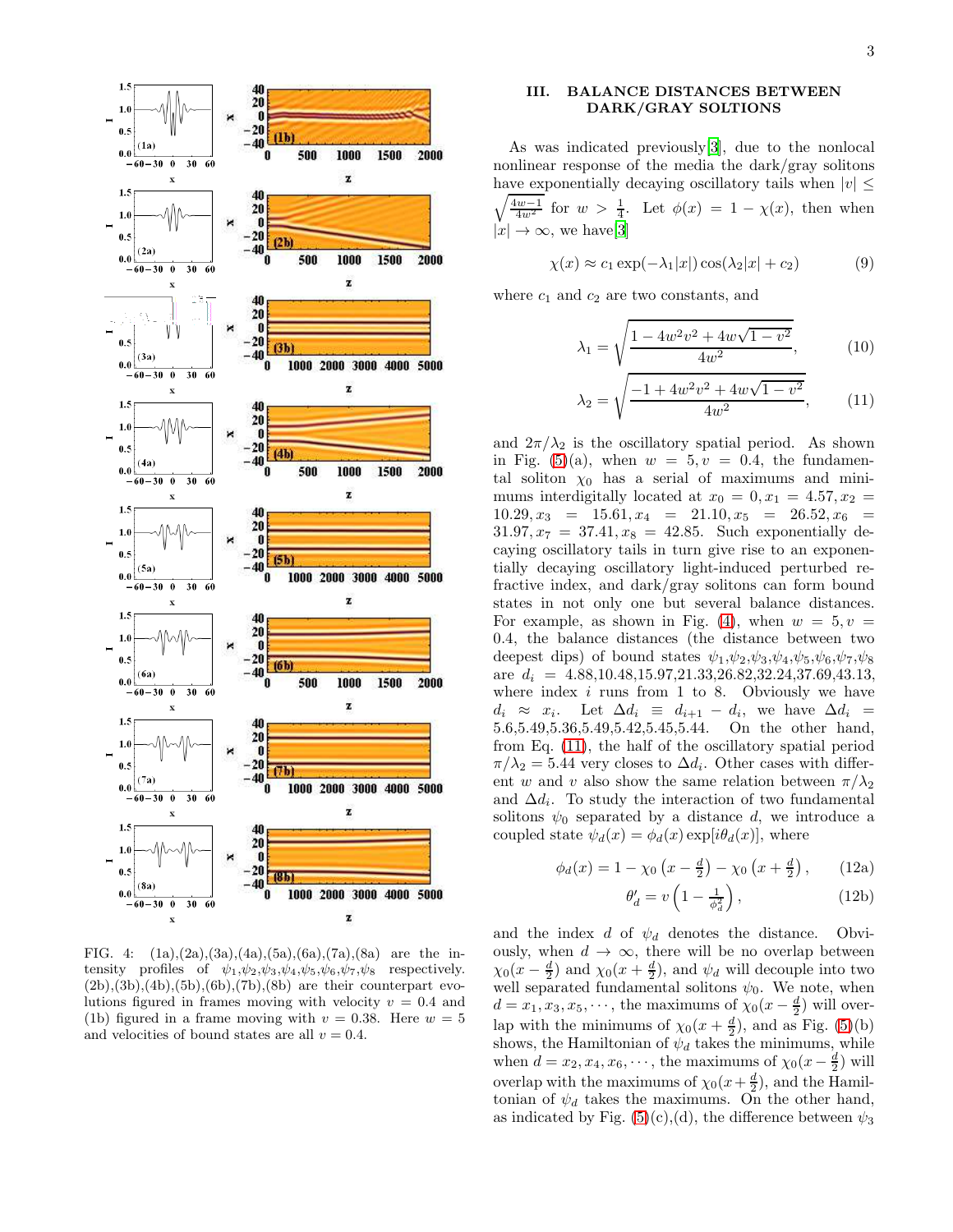

<span id="page-3-0"></span>FIG. 5: (a)fundamental soliton  $\chi_0(x)$  (red line) and its maximums and minimums (black dots). (b) the Hamiltonian of  $\psi_d$  (red line) and those of  $\psi_3, \psi_4, \psi_5, \psi_6, \psi_7, \psi_8$  (black dots). (c),(d) the intensity profiles of  $\psi_2, \psi_3$  (red line) and  $\psi_{d_2}, \psi_{d_3}$ (blue line). Here  $w = 5, v = 0.4$ .

and  $\psi_{d_3}$  is small, and the difference between  $\psi_i$  and  $\psi_{d_i}$ will decrease as  $d_i$  increases. So, as Fig. [\(5\)](#page-3-0)(b) shows, though there is a difference between the Hamiltonian of  $\psi_{d_i}$  and those of  $\psi_i$ , the Hamiltonian of  $\psi_i$  assumes a similar behavior of that of  $\psi_d$ , which may qualitatively explain why  $d_i \approx x_i$  and  $\Delta d_i \approx \pi/\lambda_2$ . Numerical simu-lations shown in Fig. [\(4\)](#page-2-0) indicate that  $\psi_2, \psi_4, \psi_6, \psi_8$  are all instable, while  $\psi_3, \psi_5, \psi_7$  may be all stable, and  $\psi_1$  is weakly instable when  $w = 5, v = 0.4$ .

Numerical simulations with initially broadened bound states with vanishing velocity  $v = 0$ , seeing Fig. [\(6\)](#page-3-1), also indicate that slightly initial departure from the bound states  $\psi_2$  and  $\psi_4$  can result in a great different evolutions in the long run.  $\psi_2$  and  $\psi_4$  are both instable when  $w = 5, v = 0$  also. On the other hand the initially broadened bound state of  $\psi_3$ , instead of converging into  $\psi_3$  or decaying into two fundamental solitons, will fall in a seemingly eternal (over a distance larger than  $z = 100000$ ) vibrations around  $\psi_3$ . So bound state  $\psi_3$ may be oscillatory-stable. But it needs a more rigorous proof beyond the numerical simulation method of this paper to judge the stability of  $\psi_3, \psi_5, \psi_7$ .

Since dark/gray solitons can form bound states at several balance distances, we can construct bound states like  $\psi_{1,2,1}$  or  $\psi_{\psi_{3,3}}$ , and so on. Interestingly, as shown in Fig. [\(7\)](#page-3-2), bound states with no central symmetry or asymmetry will have two degenerate states, like  $\psi_{1,2}$  and  $\psi_{2,1}$ , moving with the same non-vanishing velocity and having the same momentum, Hamiltonian and the particle numbers but decaying in different ways and having different life-times. However, there may still exist stable degenerate states, like  $\psi_{3,5}$  and  $\psi_{5,3}$ .



<span id="page-3-1"></span>FIG. 6: (1a),(2a),(3a) are intensity profiles of  $\psi_2, \psi_3, \psi_4$ ; Numerical simulations of initially broadened bound states  $(1b)\psi_2(\frac{x}{0.99})$ , $(1c)\psi_2(\frac{x}{1.01})$ ;  $(2b)\psi_3(\frac{x}{0.95})$ , $(2c)\psi_3(\frac{x}{1.05})$ ;  $(3b)\psi_4(\frac{x}{0.99})$ , $(3c)\psi_4(\frac{x}{1.01})$  respectively. Here  $w=5, v=0$ 



<span id="page-3-2"></span>FIG. 7: (a) The intensity profile of  $\psi_{2,1}$ ; Two degenerate bound states (b)  $\psi_{2,1}$  and (c)  $\psi_{1,2}$  decay in different ways. Here  $w = 5, v = 0.25$ .

## IV. CONCLUSION

In nonlocal media, multiple dark/gray solitons can form bound states in several balance distances. Some of such bound states are unstable and will decay into a group of fundamental solitons, while others may be stable. There exist degenerate bound states with the same velocity, Hamiltonian, particle numbers and momentum but decaying in different ways and having different lifetimes.

#### Acknowledgments

This research was supported by the National Natural Science Foundation of China (Grant No. 61008007) and Specialized Research Fund for growing seedlings of the Higher Education in Guangdong (Grant No. LYM10066).